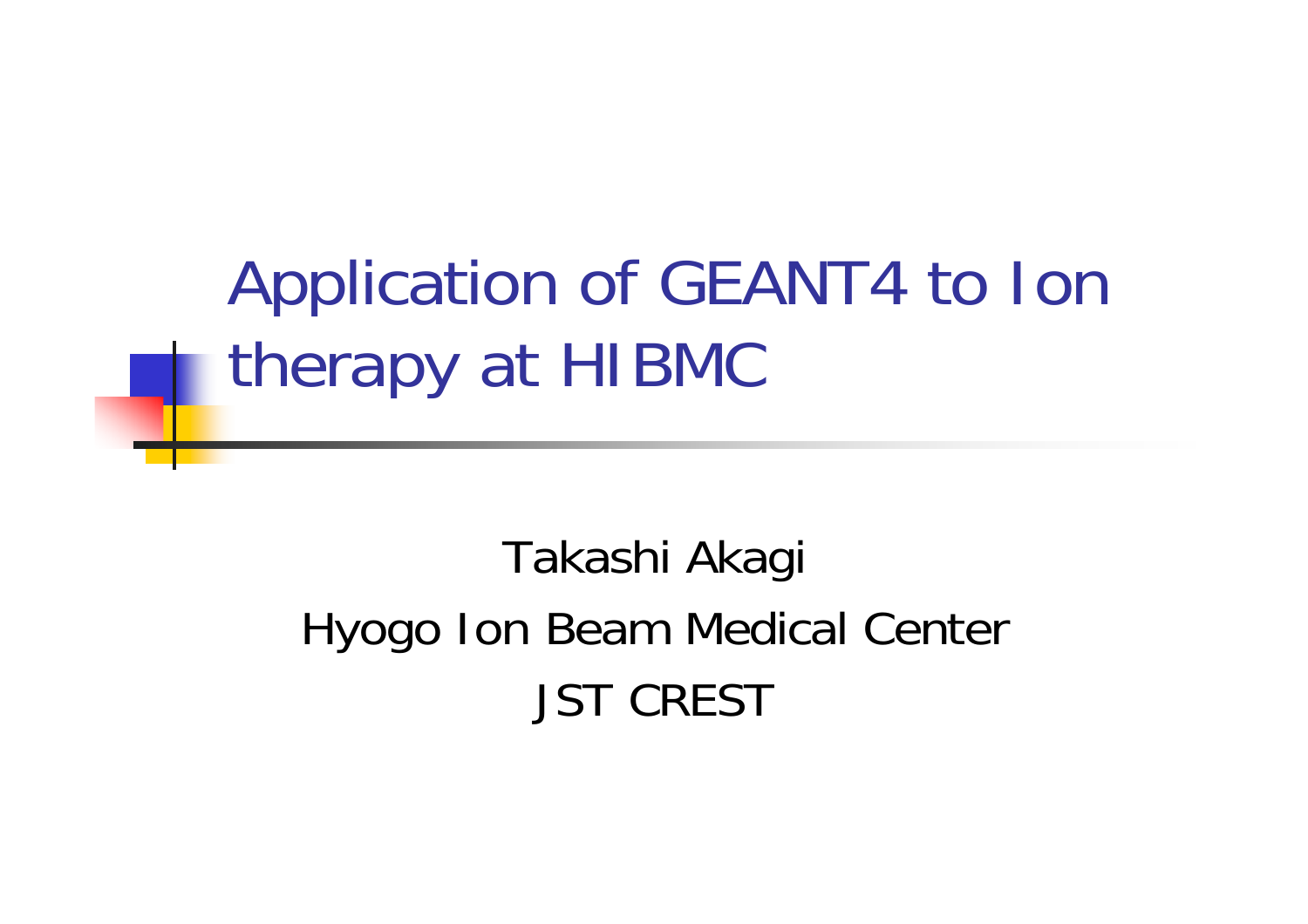#### **Contents**

- **Introduction of the facility at Hyogo**
- **Service Service** ■ Applications of GEANT4
- Verifications of GEANT4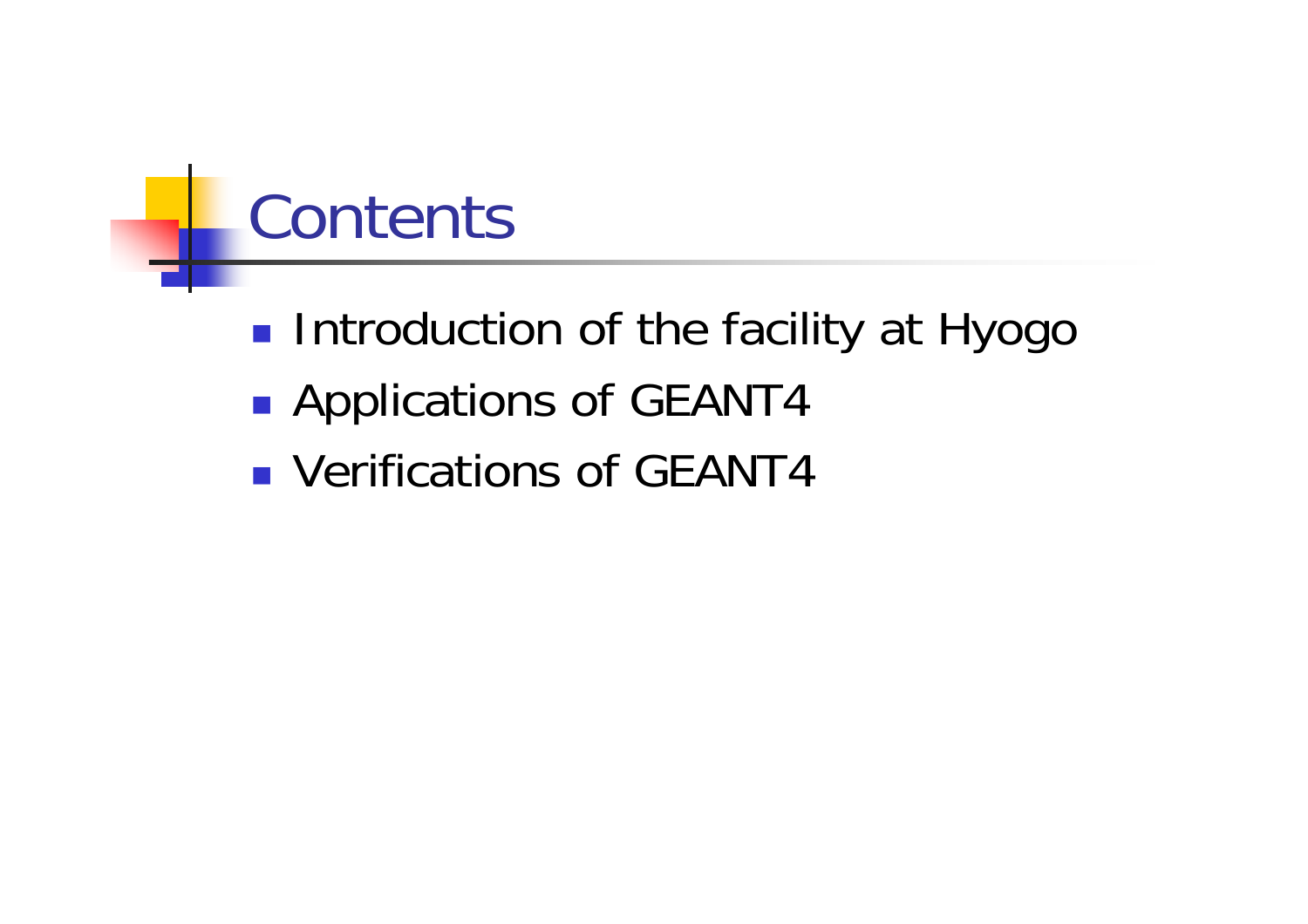# Hyogo Ion Beam Medical Center (HIBMC)

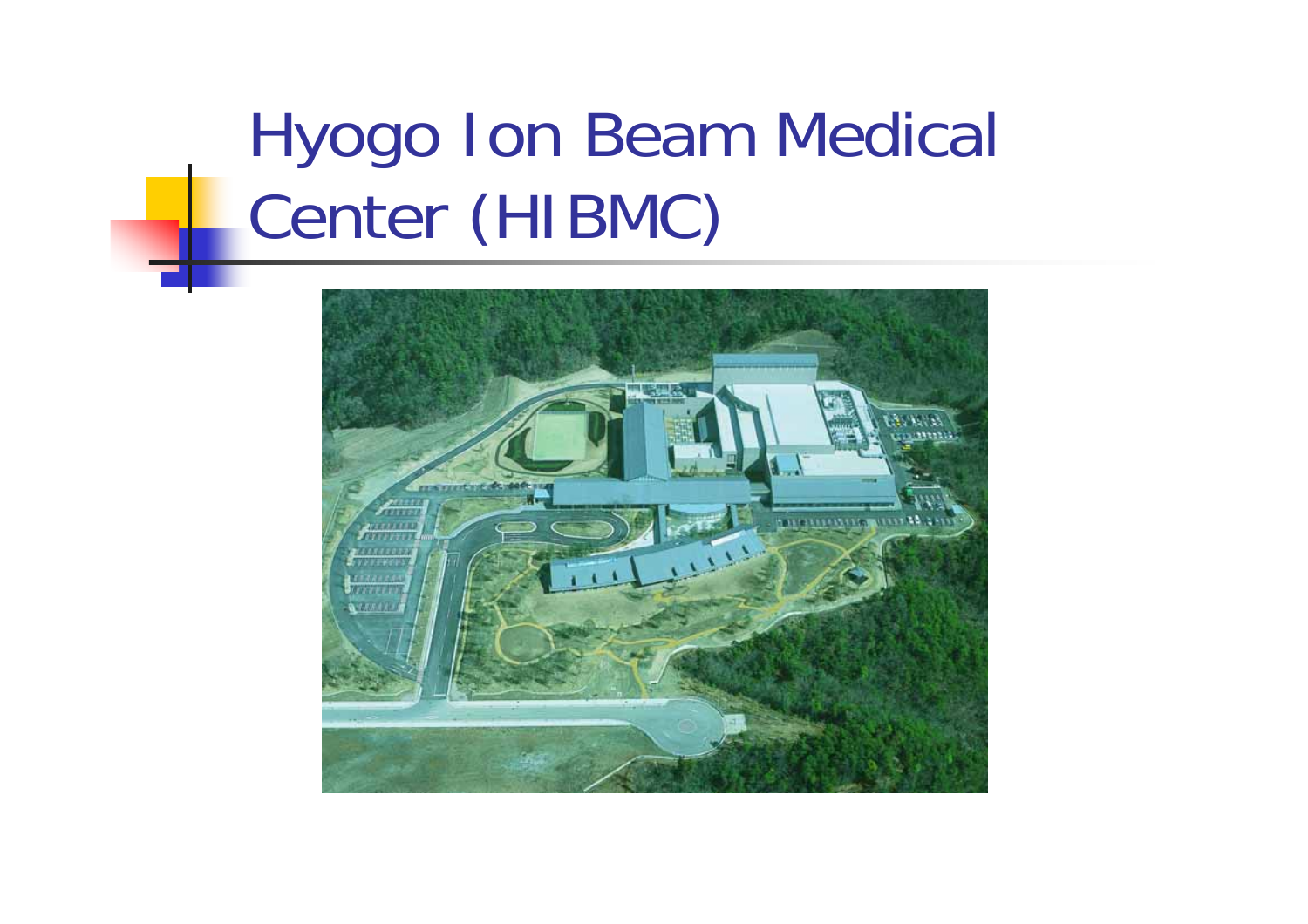#### Number of patients treated

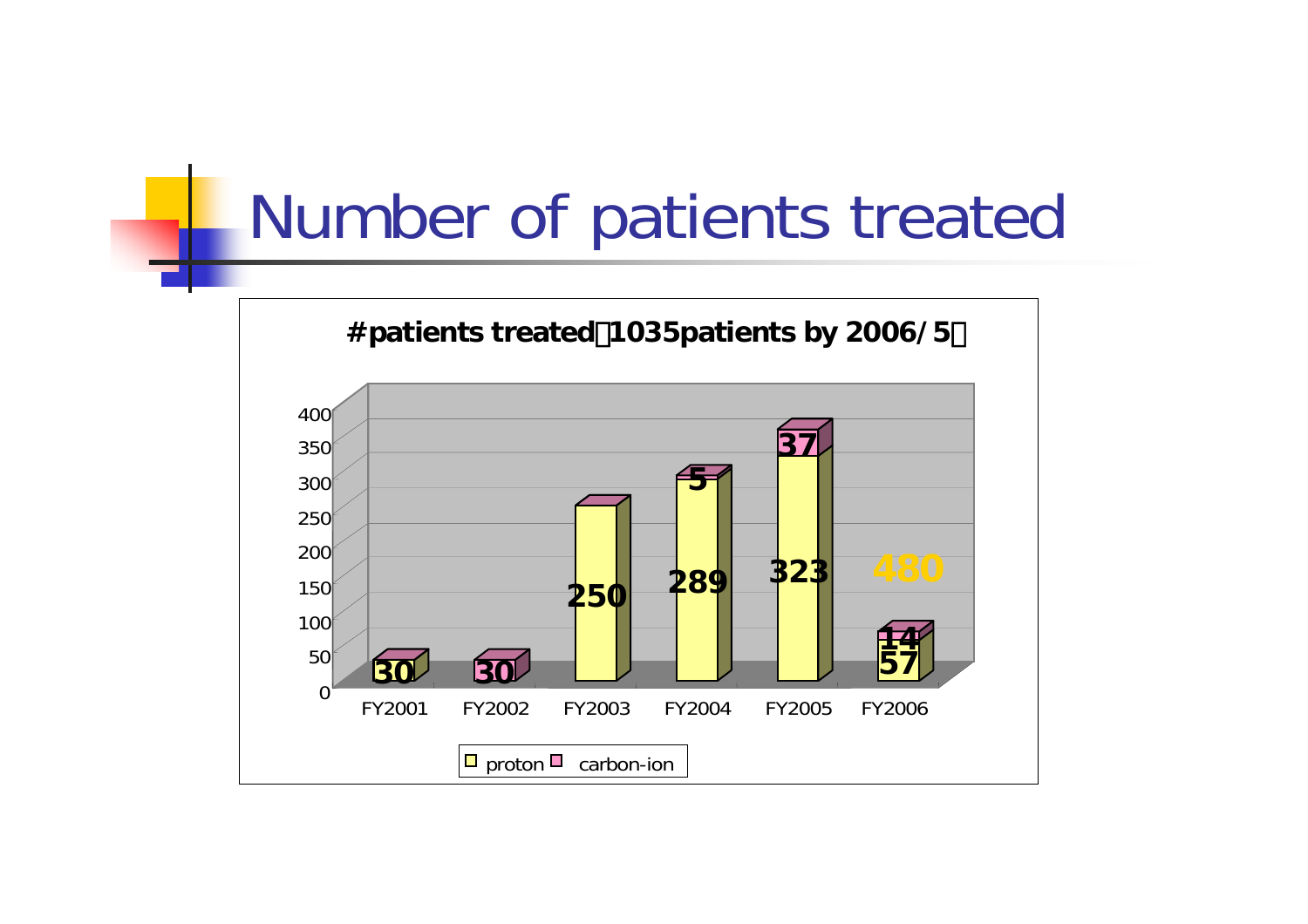#### Accelerator complex

- **Accelerator** 
	- **-** Synchrotron
	- **Protons (70-230 MeV)**
	- Carbon-ions (70-320 MeV/u)
- Beam lines
	- 4 fixed-angle beam lines (proton&carbon)
	- 2 Gantries (proton only)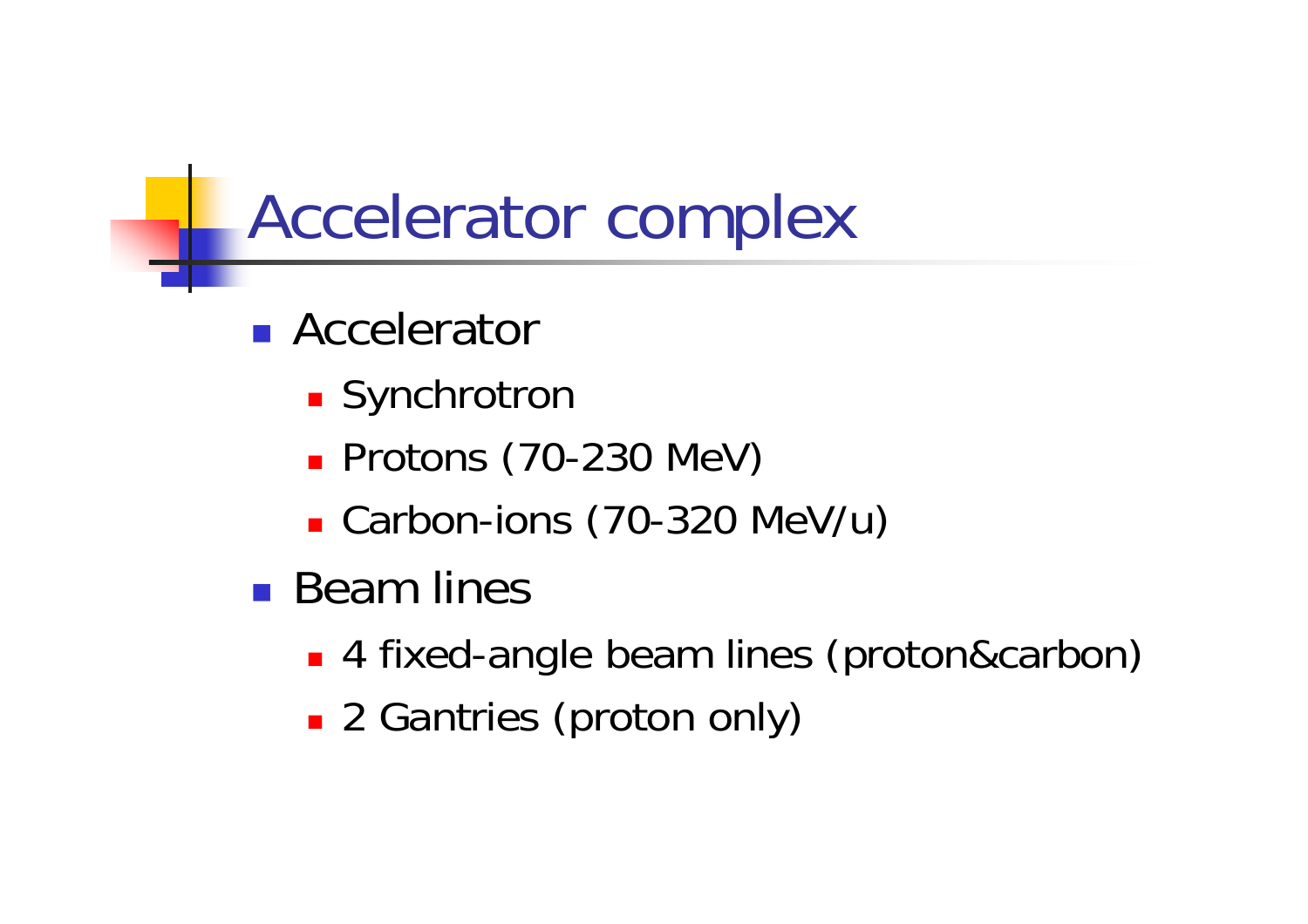#### Accelerator complex

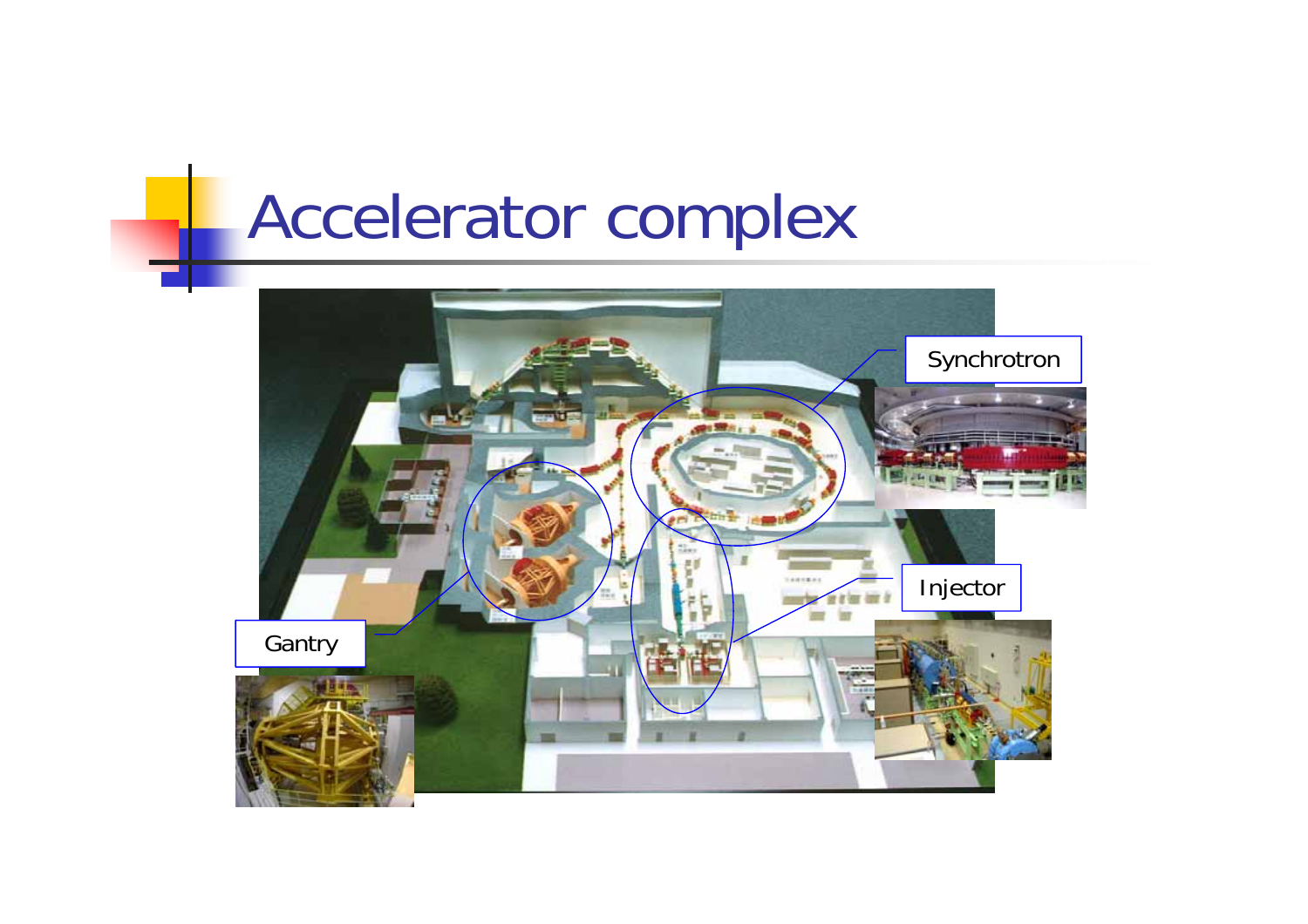#### Broad-Beam delivery system

- Wobbler + scatterer as a lateral beam spreader
	- **Producing a laterally flat field at the isocenter**
- Ridge filter as a range modulator
	- forming a SOBP
- **NLC and Range compensator as beam** modifying Devices
	- **shaping and modifying the beam to conform the** target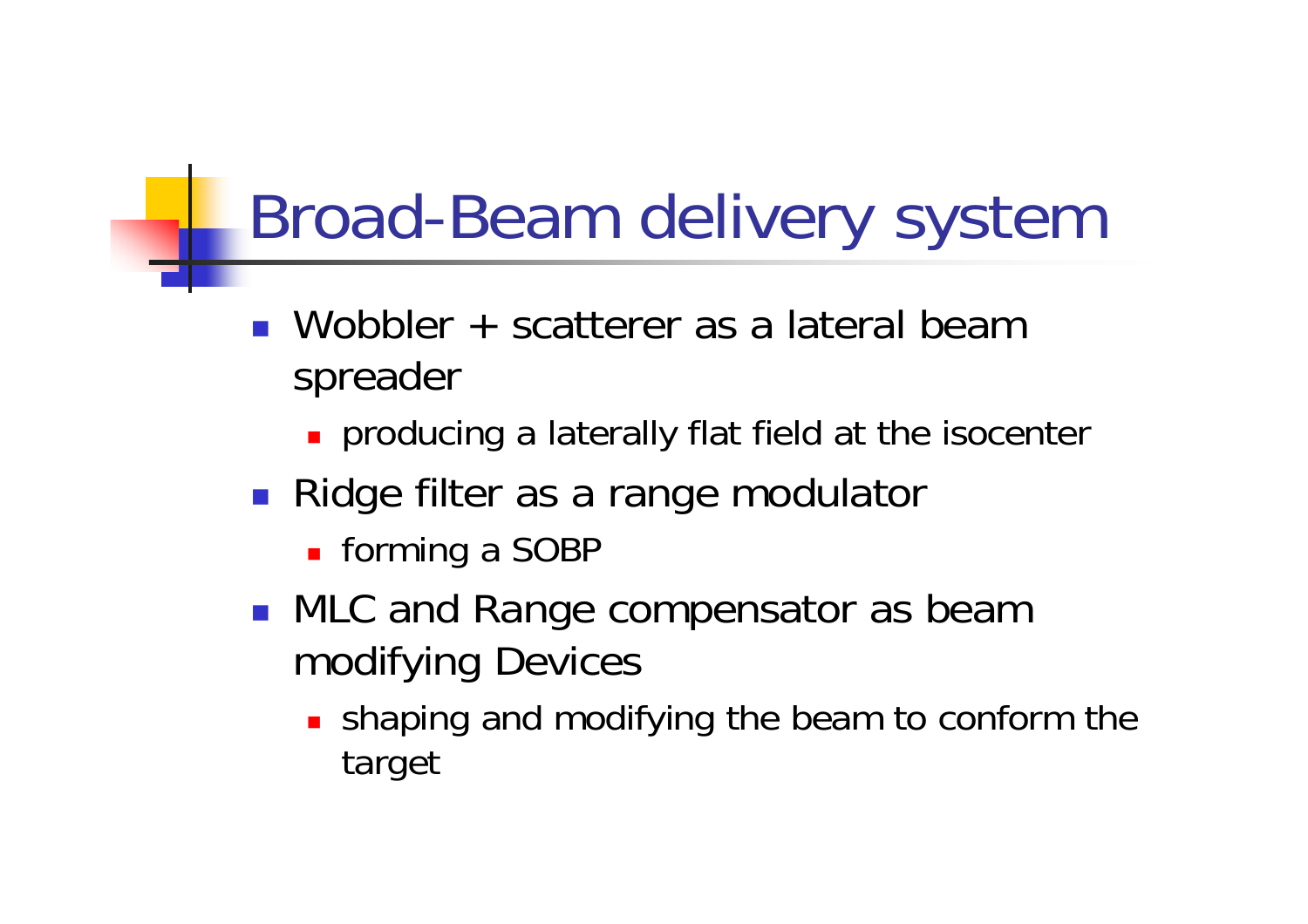#### Broad-Beam delivery system

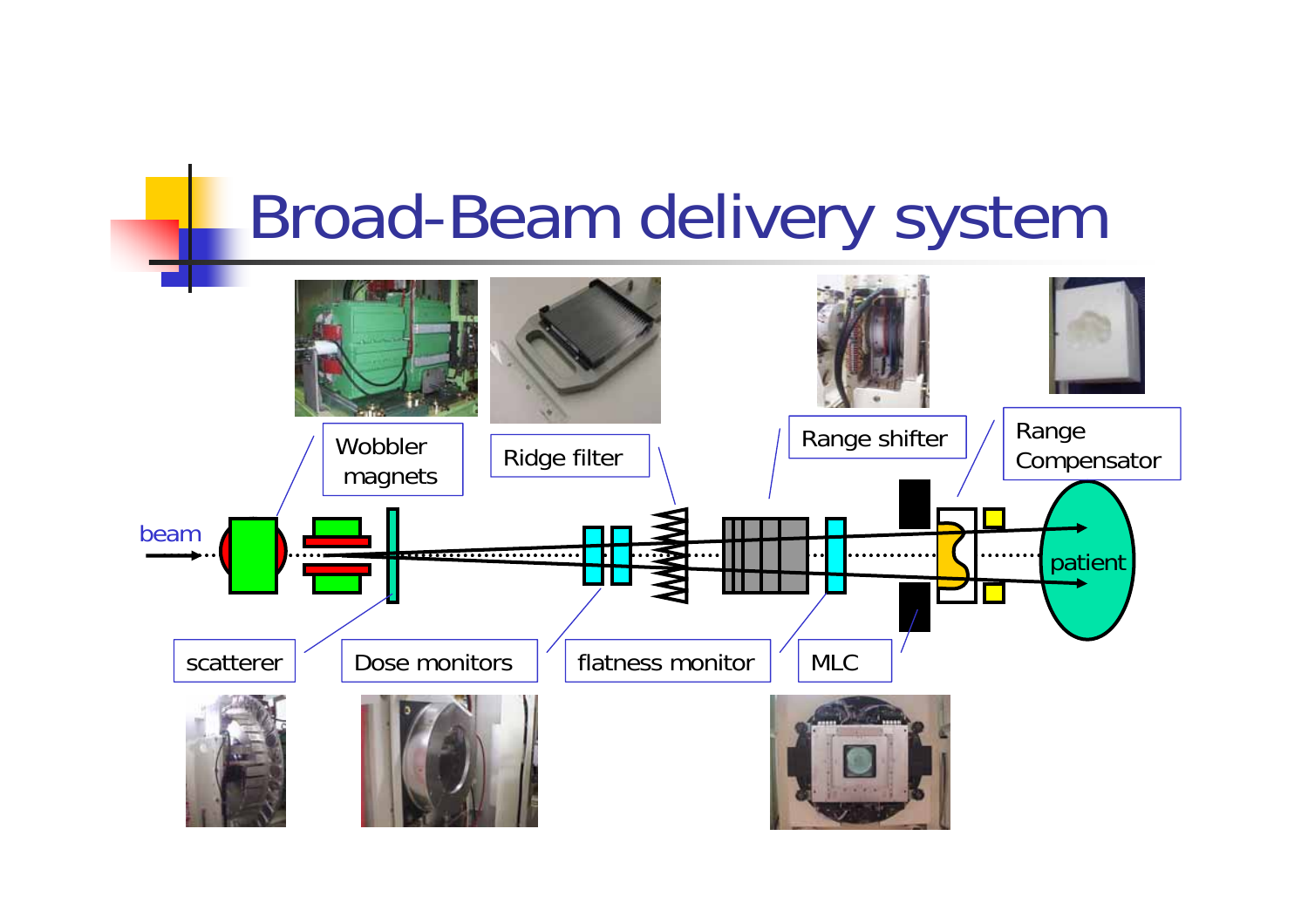#### Treatment planning system

- ■ planning software = FOCUS-M
	- GUI = FOUCS (CMS)
	- Beam design = MGH-proton
	- Dose engine = Pencil Beam algorithm (MELCO)
	- Data transfer = DICOM-RTPlanX (MELCO)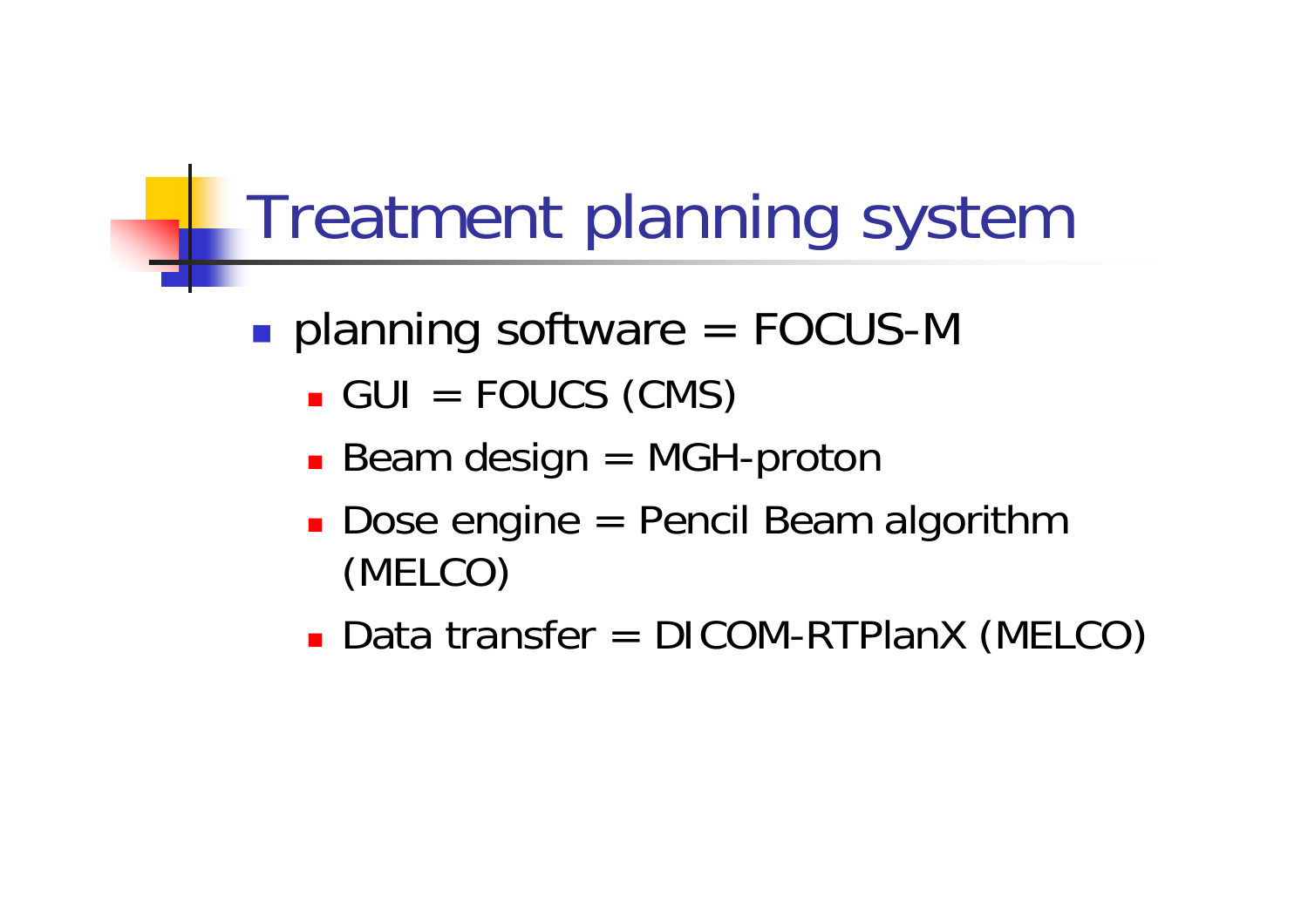#### Treatment planning system

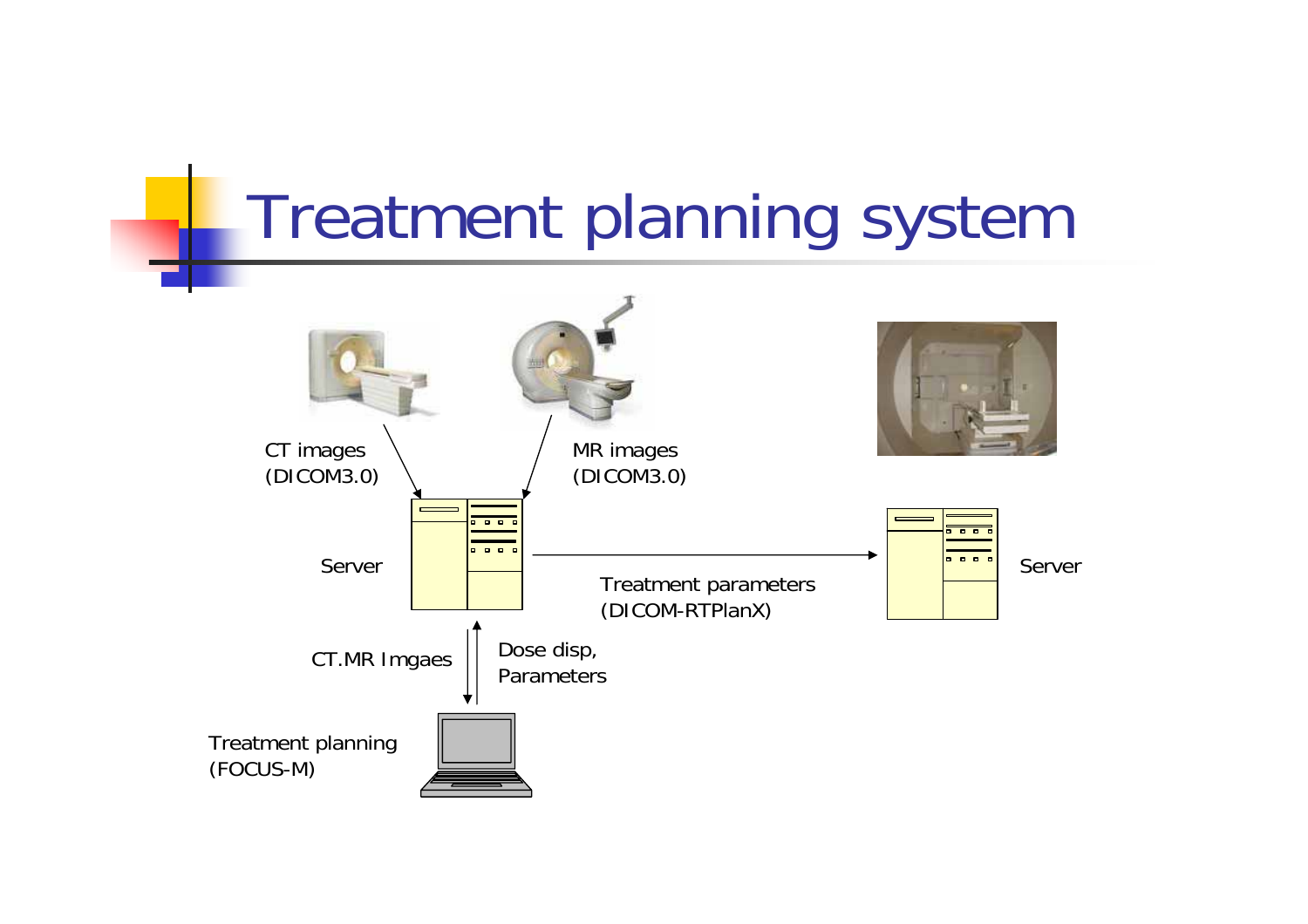# Application of G4 to Ion therapy

#### Dose calculation in the patient **Service Service Prediction of the machine output**

**Monte Carlo calculations for absolute dosimetry to determine machin e outputs for proton therapy fields**

H Paganetti 2006 Phys. Med. Biol. **51** 2801-2812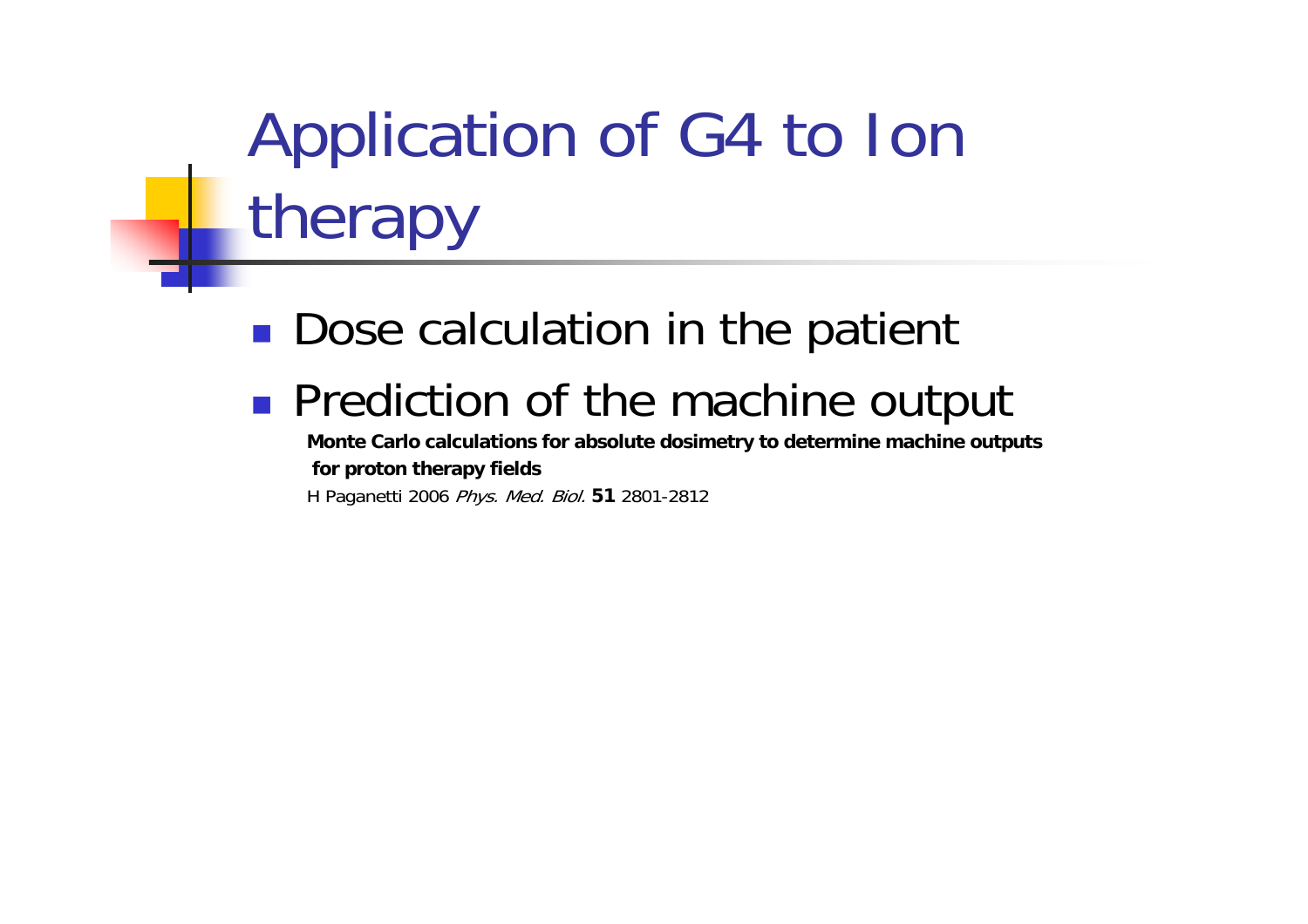#### Treatment planning system  $G4 + +$

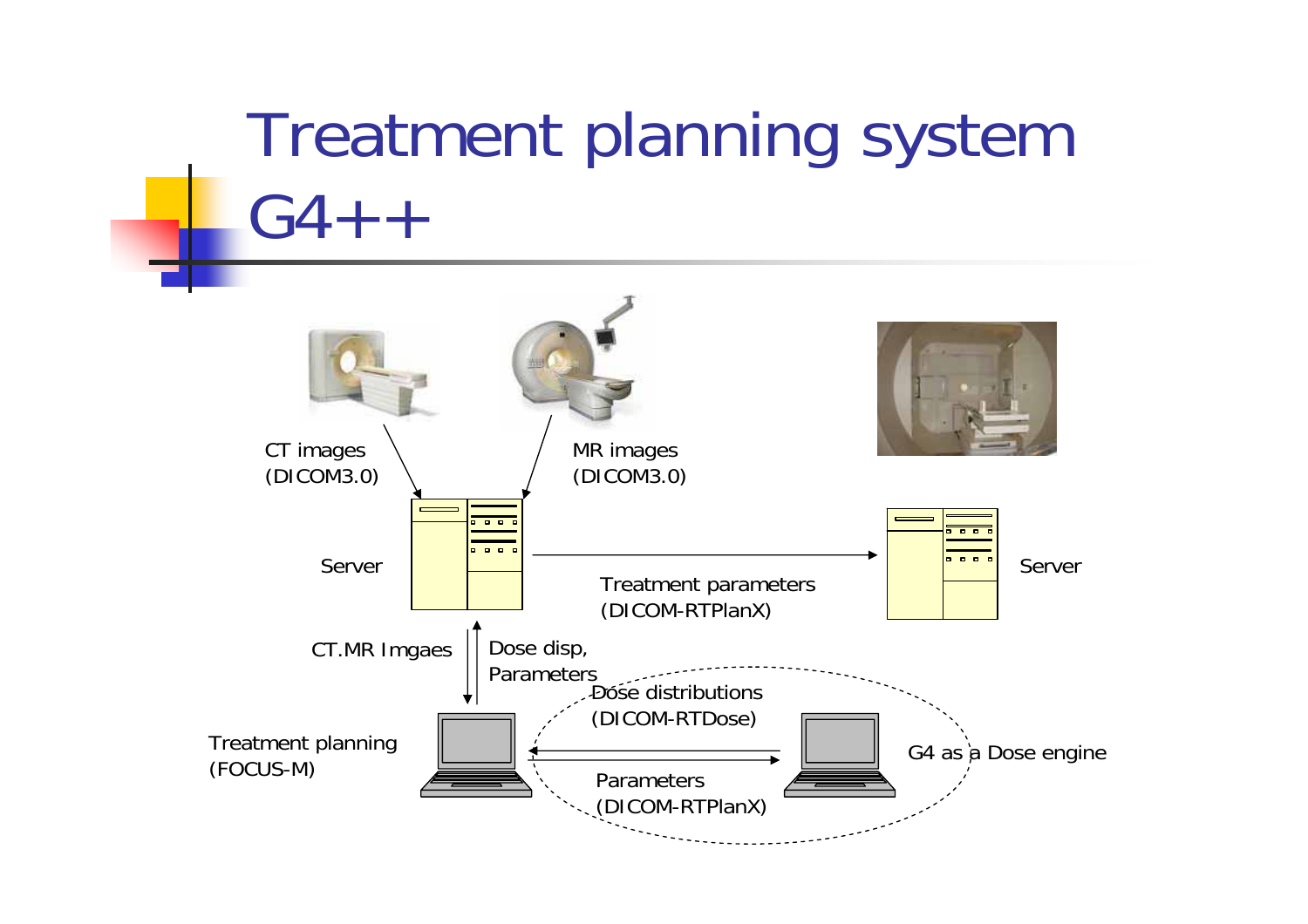#### Verifications of G4 w/protons

- **Physics** 
	- **Energy loss (Range)**
	- **Nuclear Interactions**
- **DICOM-RT Interface** 
	- MLC
	- **Range compensator (RC)**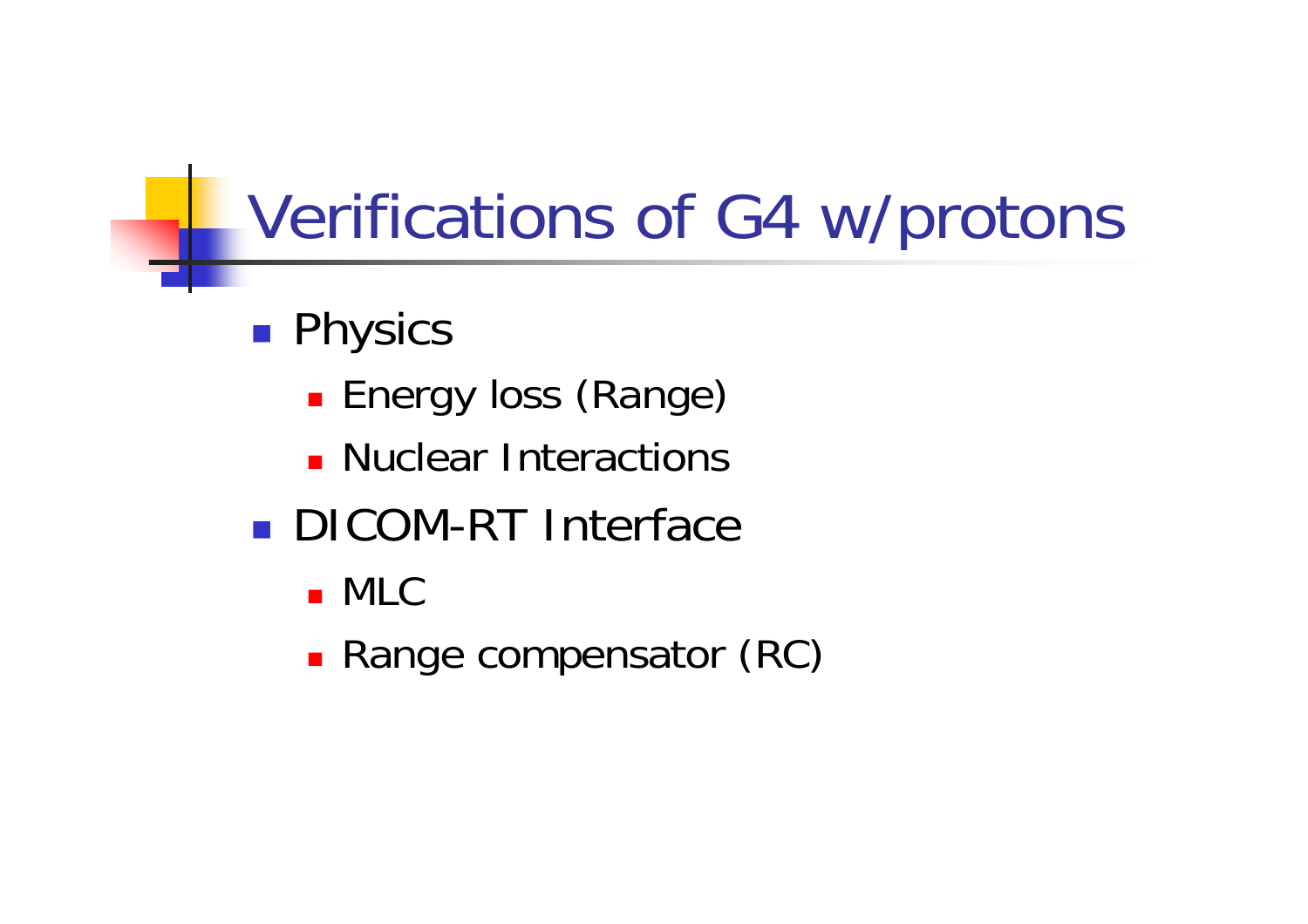

#### **Fig. 1** full simulation in the nozzle and the water phantom

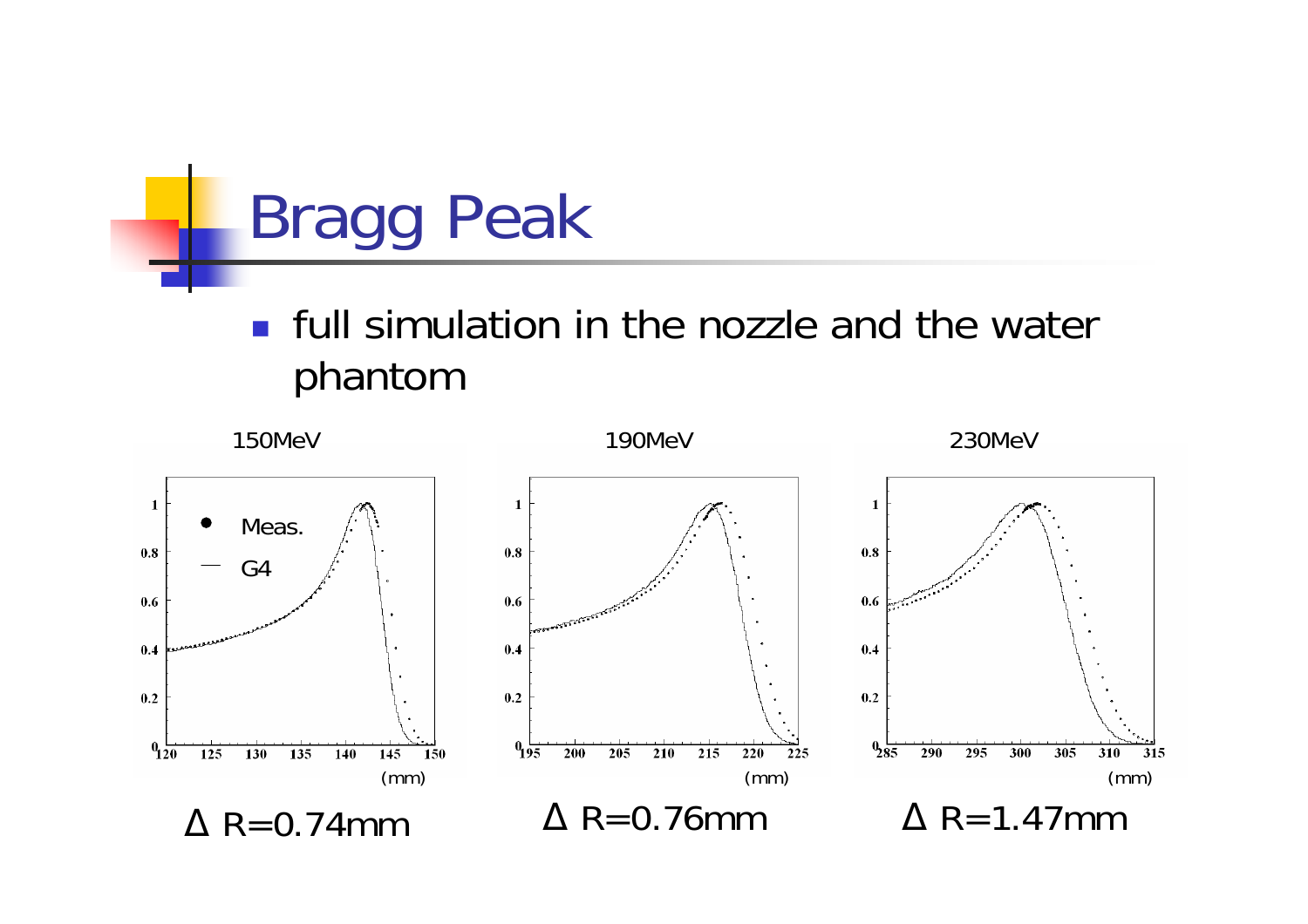## Effect of the Nuclear Interaction to Dose

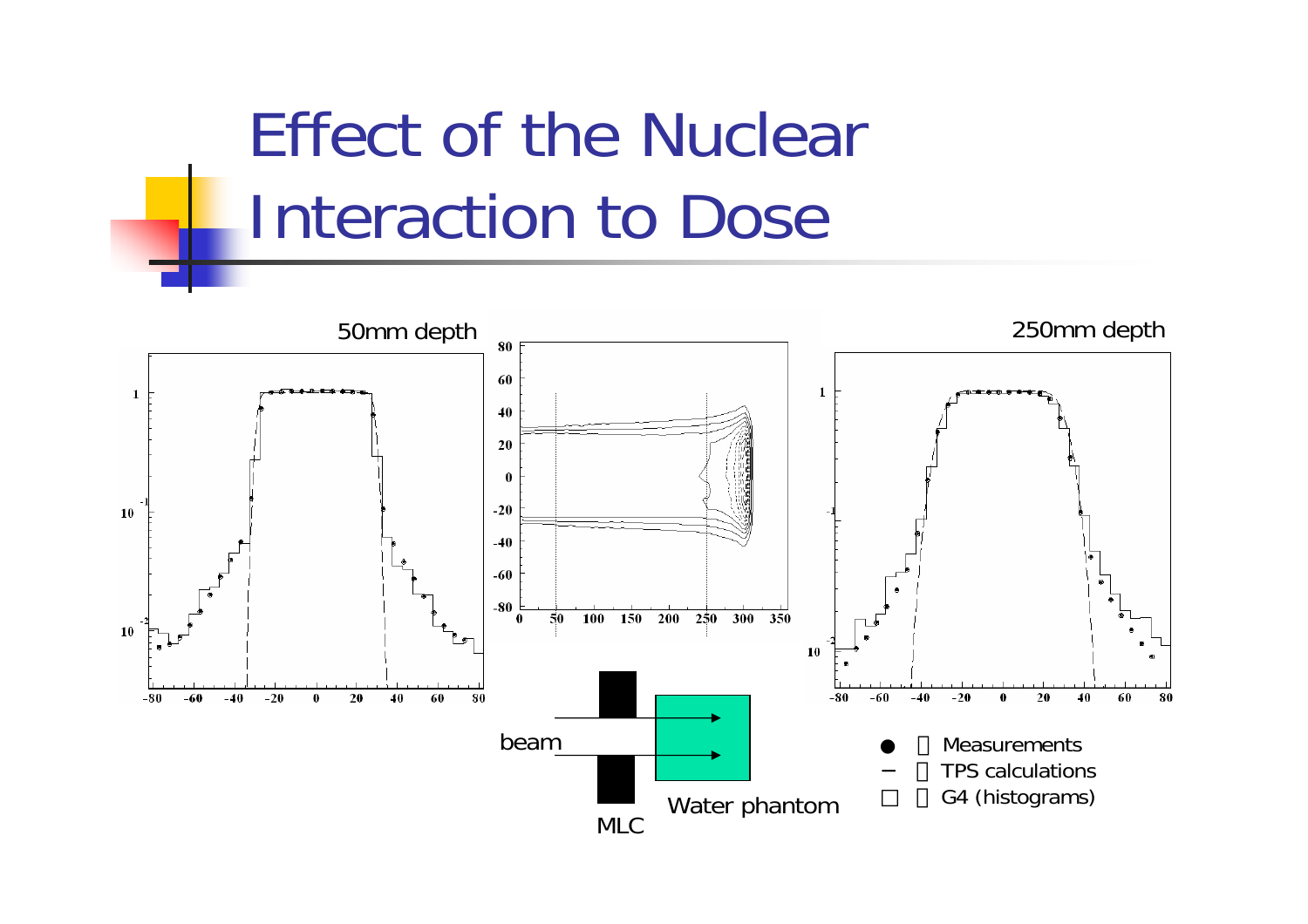#### DICOM-RTPlanX Interface

- **Sample patient** 
	- **-** Head & Neck region
	- Gantry 150MeV SOBP70mm

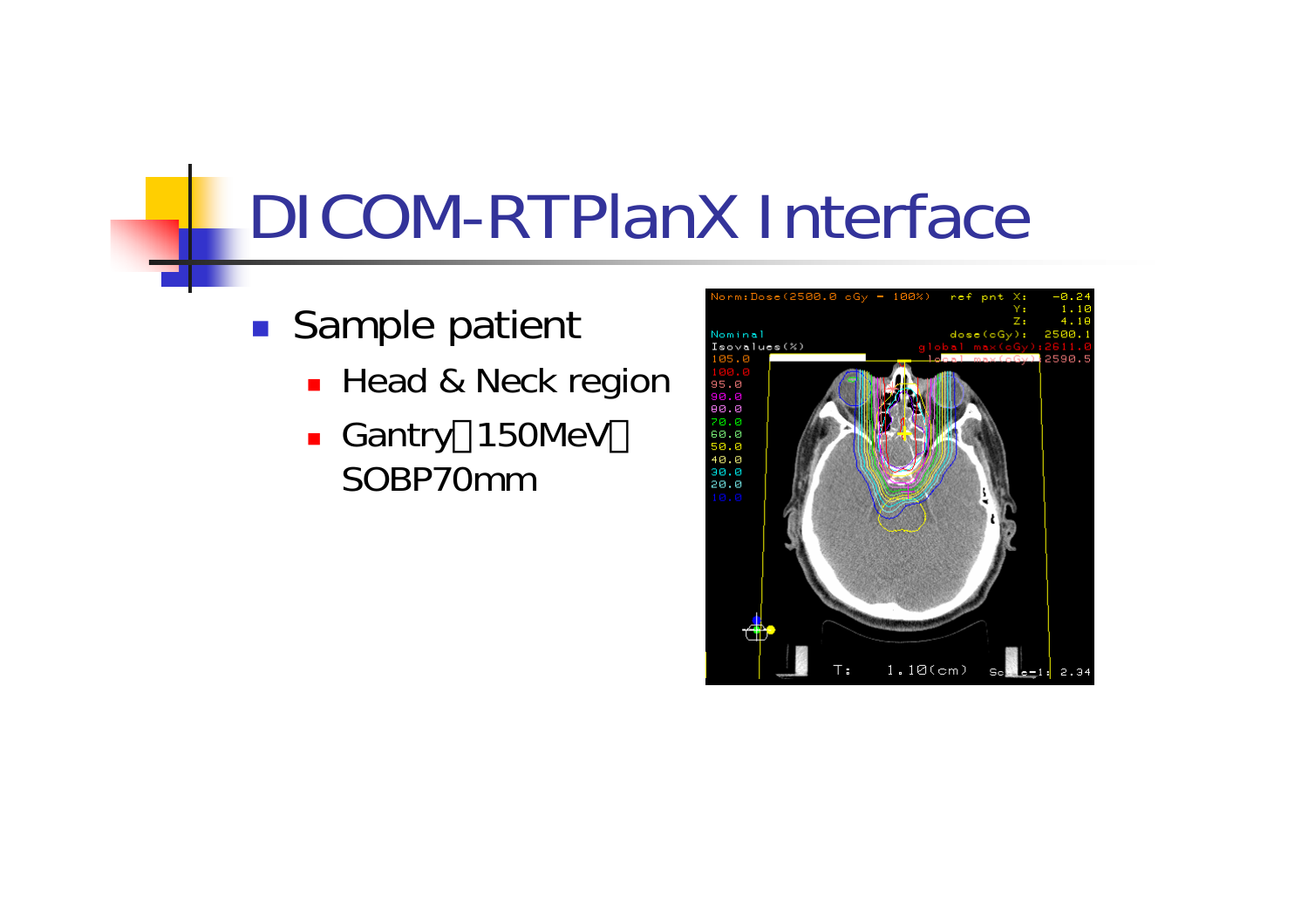#### MLC, Range Compensator shapes

**• Verification of the parameters transfer** through RTPlanX

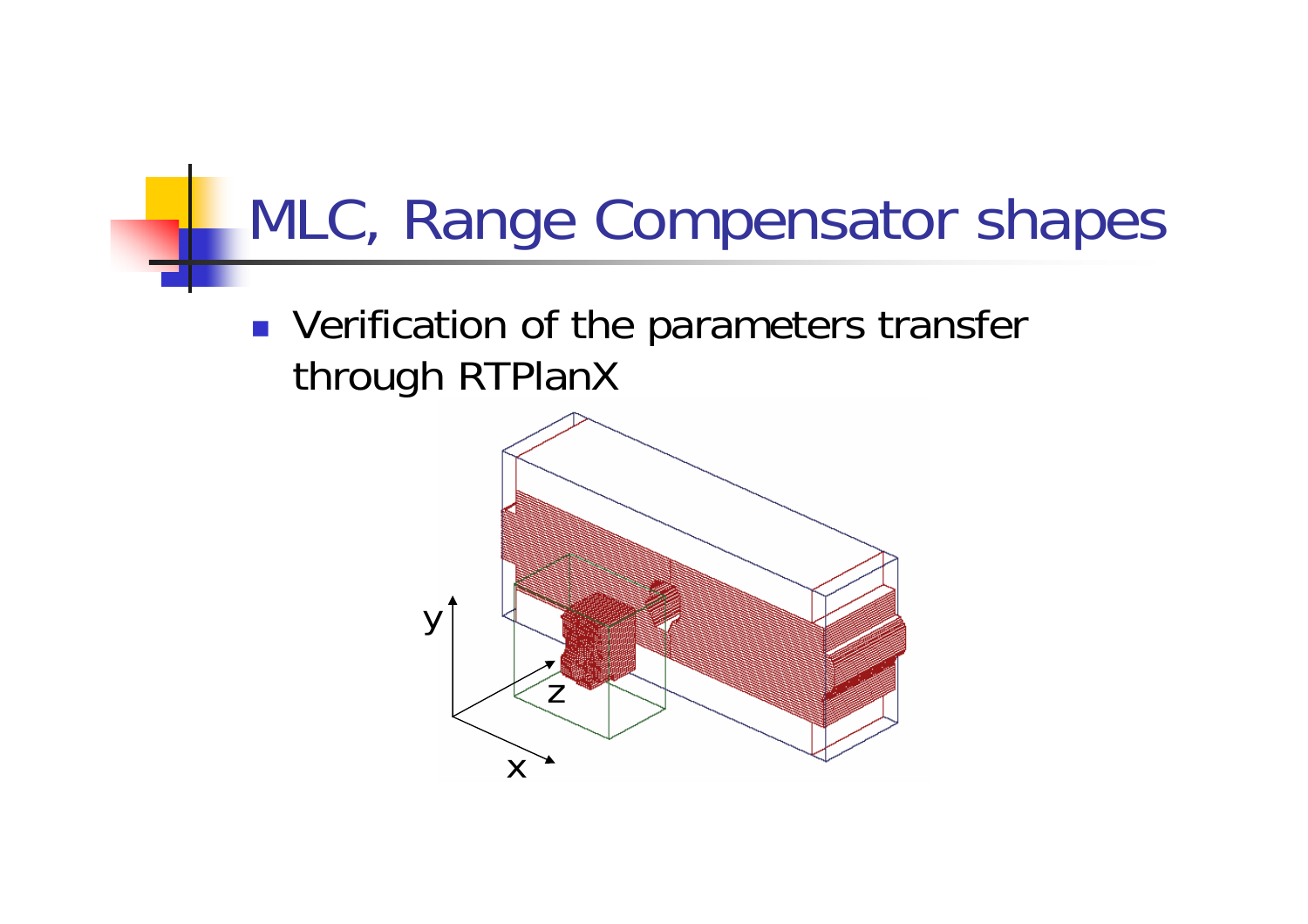# Dose distributions in water w/ the planned MLC and RC



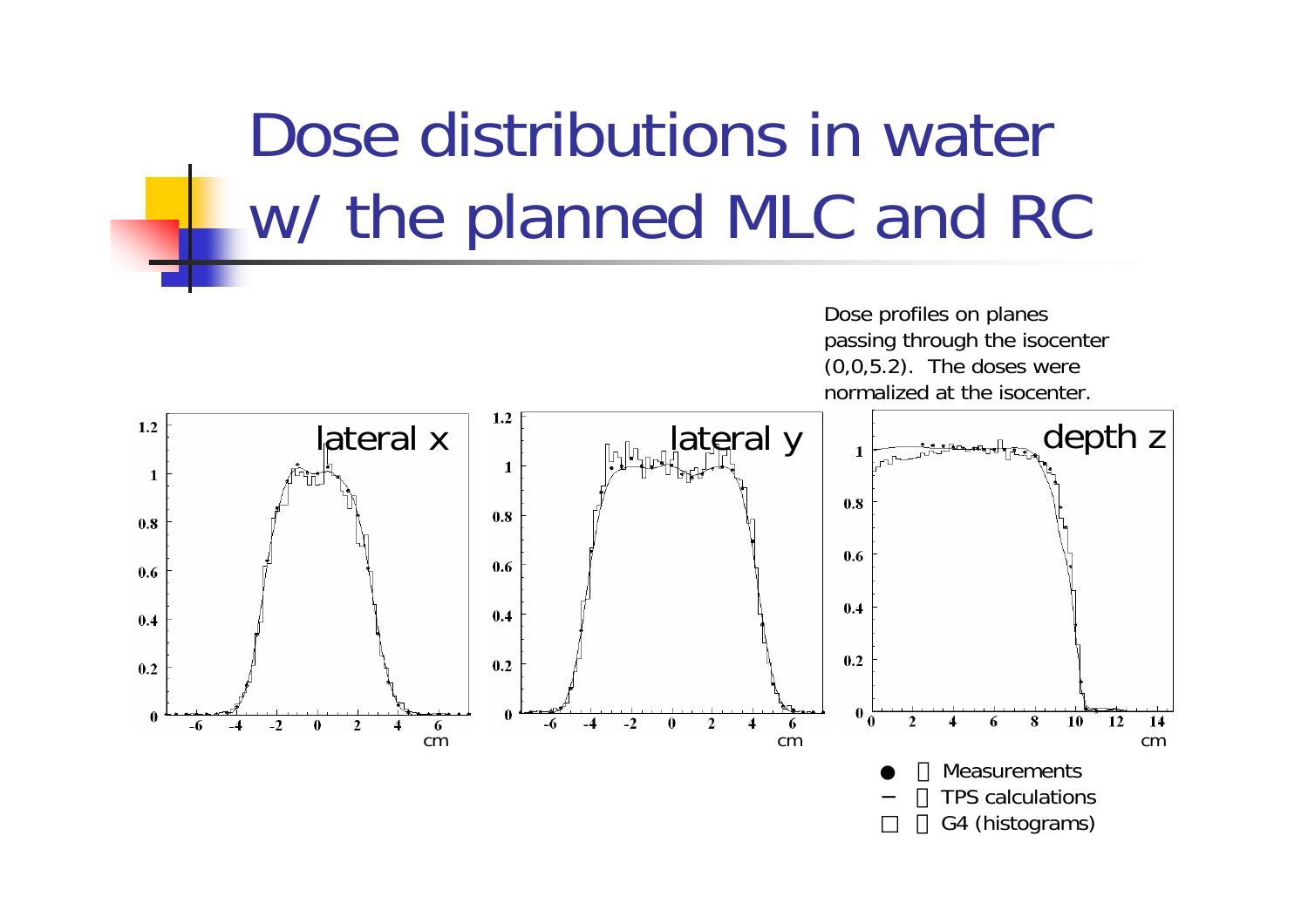# **Summary**

- ■ The Physics verifications of GEANT4 was done.
- **The DICOM-RT interface was** implemented, and works well.
- GEANT4 can be utilized to calculate dose distributions.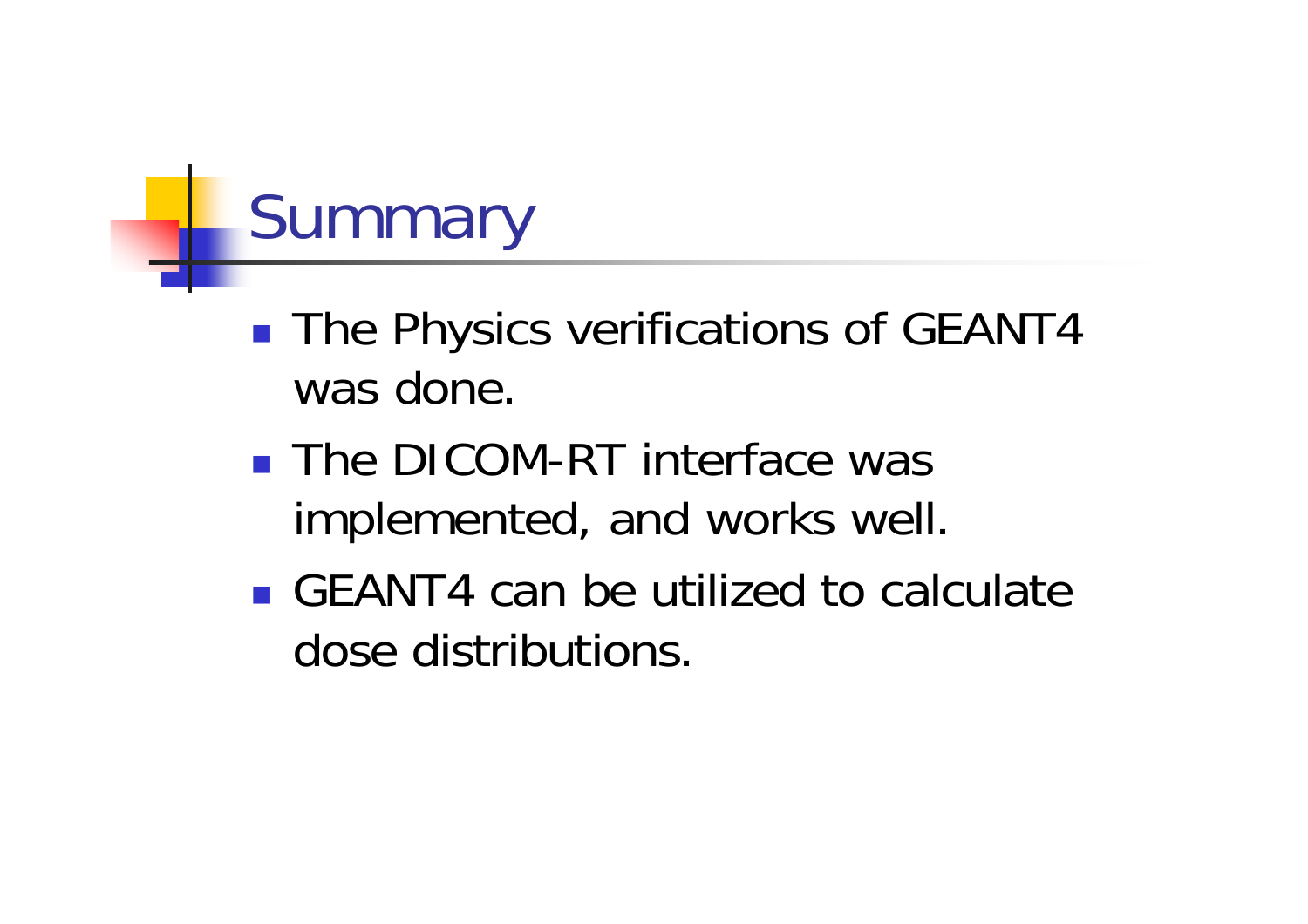#### Anatomical sites treated (2003-2005)